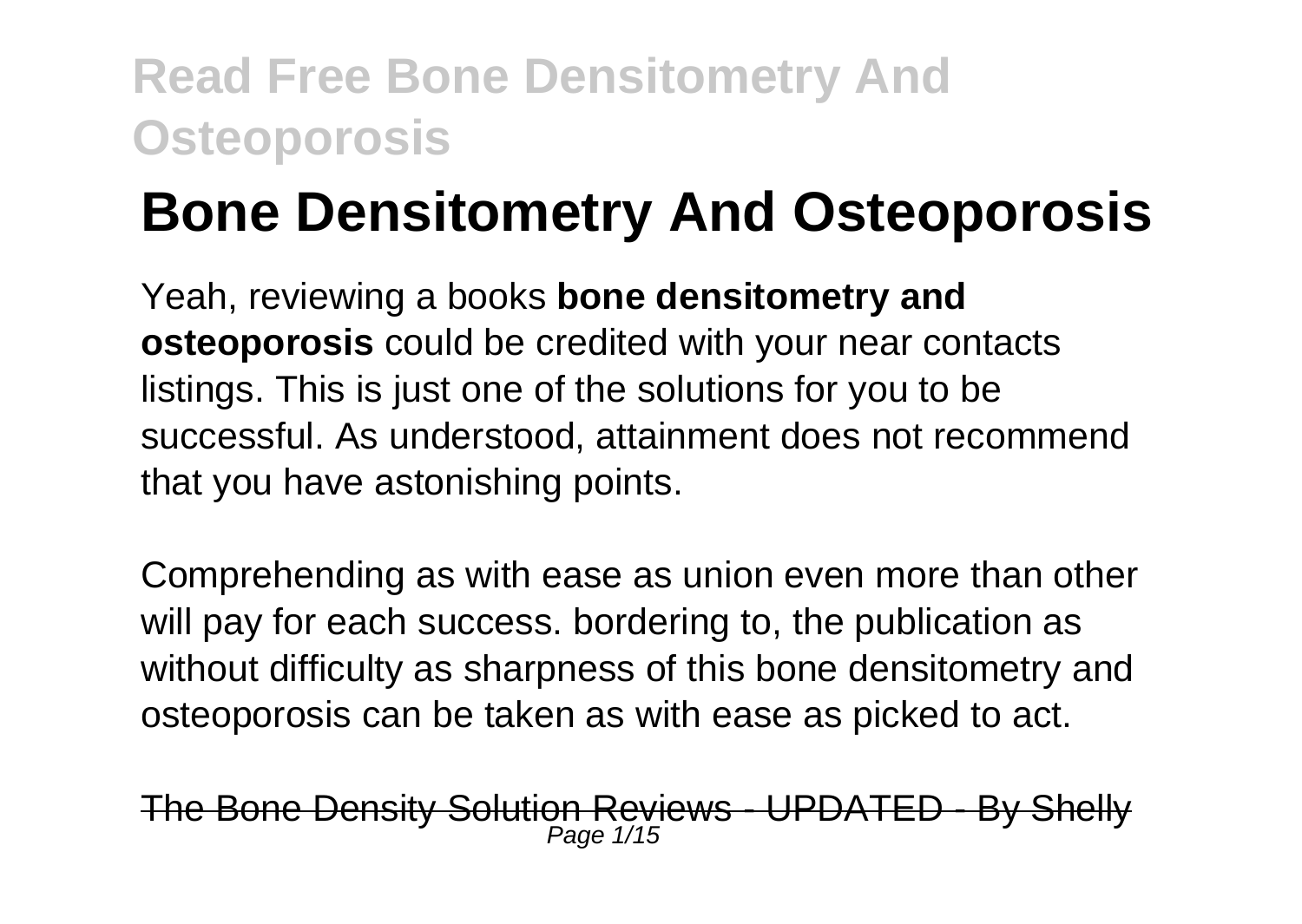#### Manning - PDF BOOK - Osteoporosis Treatment

What is a bone mineral density test? How To Reverse Osteoporosis? 3 TIPS TO IMPROVE YOUR BONE DENSITY AT ANY AGE! Interpreting a DEXA Bone Scan Osteoporosis -- Improving Bone Density Naturally with Lynne Kinson, MS, ACSM Bone Density Tests for Osteoporosis - 204 | Menopause Taylor Bone Density Building Protocol to Prevent Osteoporosis | Stop Bone Loss **Guidelines for Bone Density Testing - 205 | Menopause Taylor**

What is a DEXA bone scan and what does it show?How to BOOST Bone Density \u0026 Bone Mass Naturally | Osteopenia and Osteoporosis Treatment **3 Things You Should NEVER Do If You Have Osteoporosis. PLUS** Exercises You Should Do. Osteoporosis: Bone Density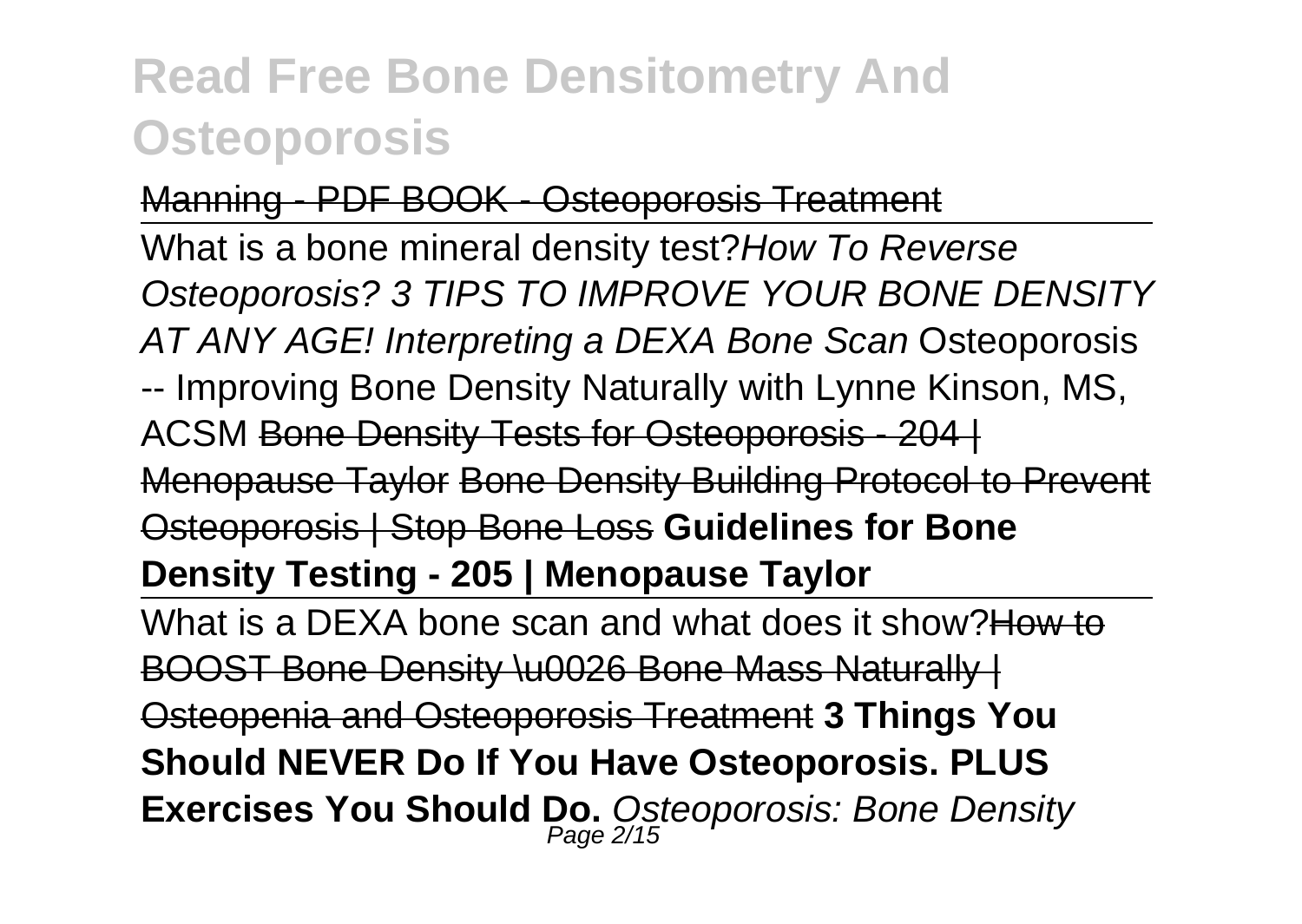#### Exam STOP Taking That Calcium Supplement (Need to Know) 2020

What is Osteopenia? A brief description of what osteopenia and osteoporosis are.12 Foods That Fight Osteoporosis and Promote Strong Bones **10 Worst Foods to Eat That's Bad for Your Bones (Osteoporosis) - Dr. Alan Mandell, D.C. How to REVERSE Osteoporosis and Osteopenia Naturally! | Improve Bone Mineral Density \u0026 Bone Mass**

Symptoms of Osteoporosis - 201 | Menopause Taylor Osteopenia: The Warning Sign

Treat and Prevent Osteoporosis NaturallyHOW TO REVERSE OSTEOPOROSIS IN 6 MONTHS - Increase bone density by Amitabh Pandit Bone Density Testing *Knowing*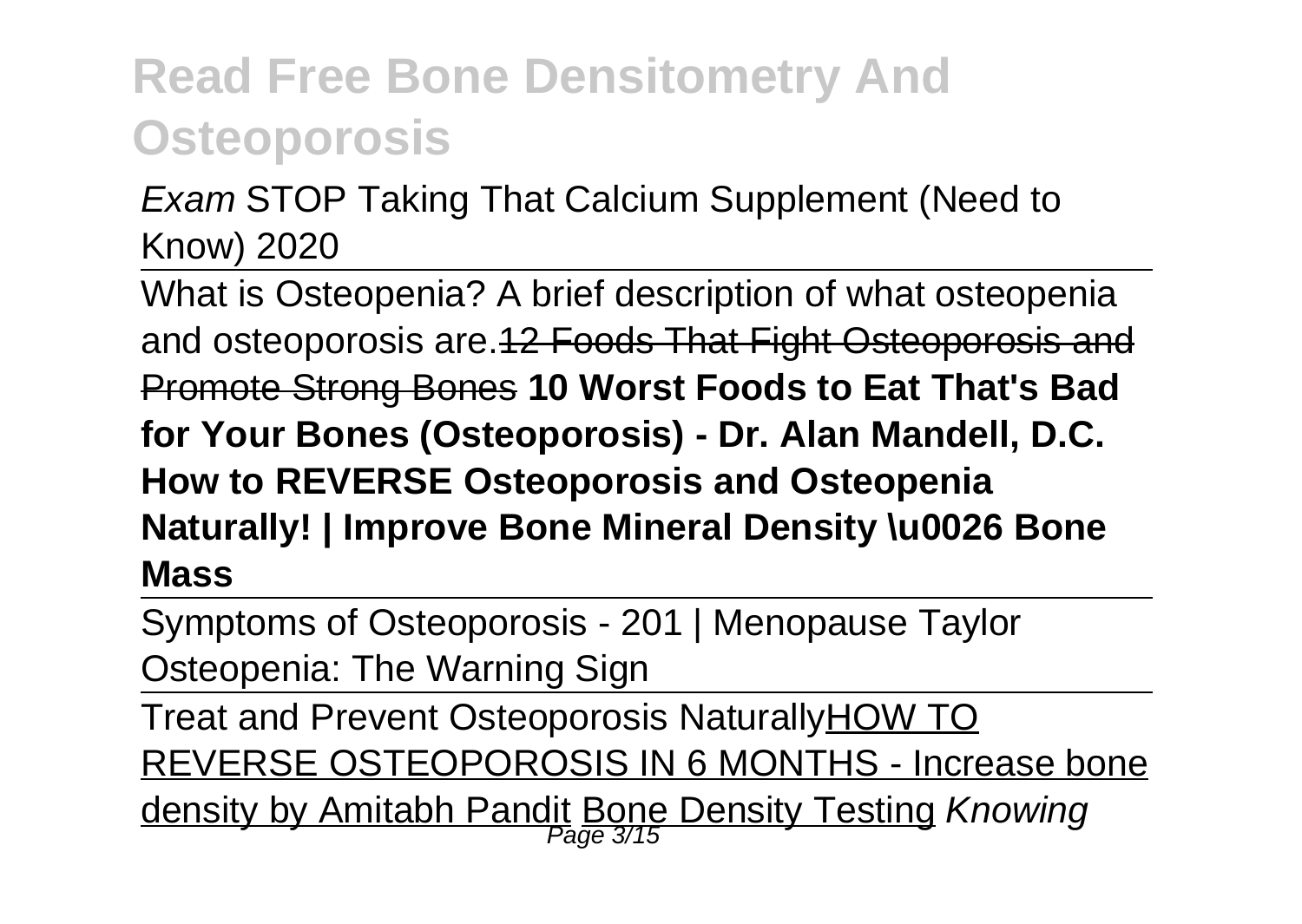your bone density score is easy with DXA scan - Medical Minute **RADT 221 Bone Density** Osteoporosis is Not a Calcium Deficiency Can a DEXA bone Density test really diagnose osteoporosis? Bone Density Test and Body Composition Scan using DXA Technology from GE Healthcare | GE Healthcare Reverse and Prevent OSTEOPOROSIS (Fix Osteopenia) 2020 Bone Densitometry Bone Densitometry And Osteoporosis Bone densitometry is a test like an X-ray that quickly and accurately measures the density of bone. It is used primarily to detect osteopenia or osteoporosis, diseases in which the bone's mineral...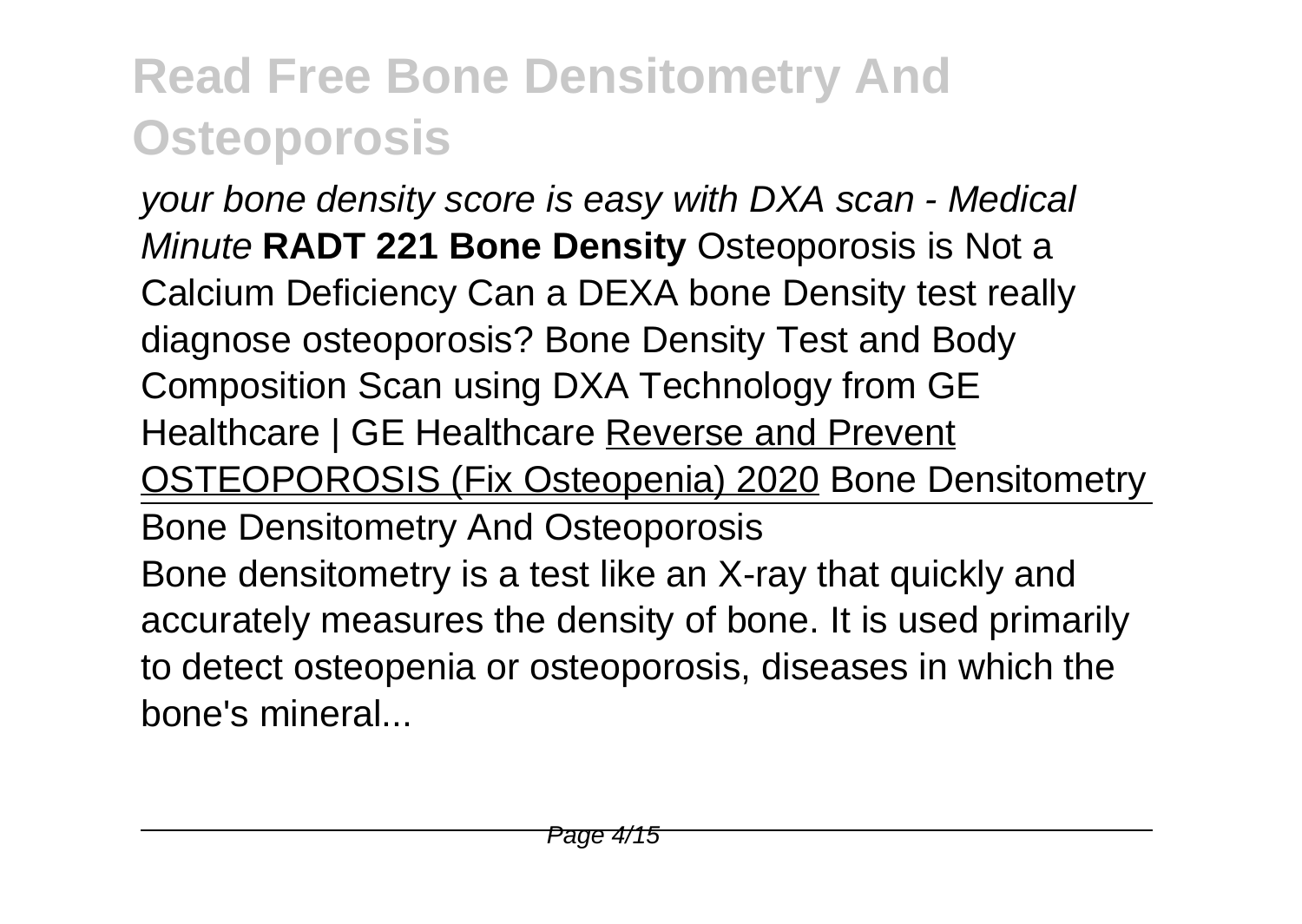Bone Densitometry Scan for Osteoporosis & Osteopenia Having low bone density is one risk factor for osteoporosis and broken bones. Your results from this test are usually used alongside a fracture risk assessment, which takes these other risk factors into account.

DEXA scan - Bone density scan - Bone densitometry | ROS Osteoporosis can be treated with bone strengthening medicines. Bone loss before osteoporosis (osteopenia) The stage before osteoporosis is called osteopenia. This is when a bone density scan shows you have lower bone density than the average for your age, but not low enough to be classed as osteoporosis. Osteopenia does not always lead to Page 5/15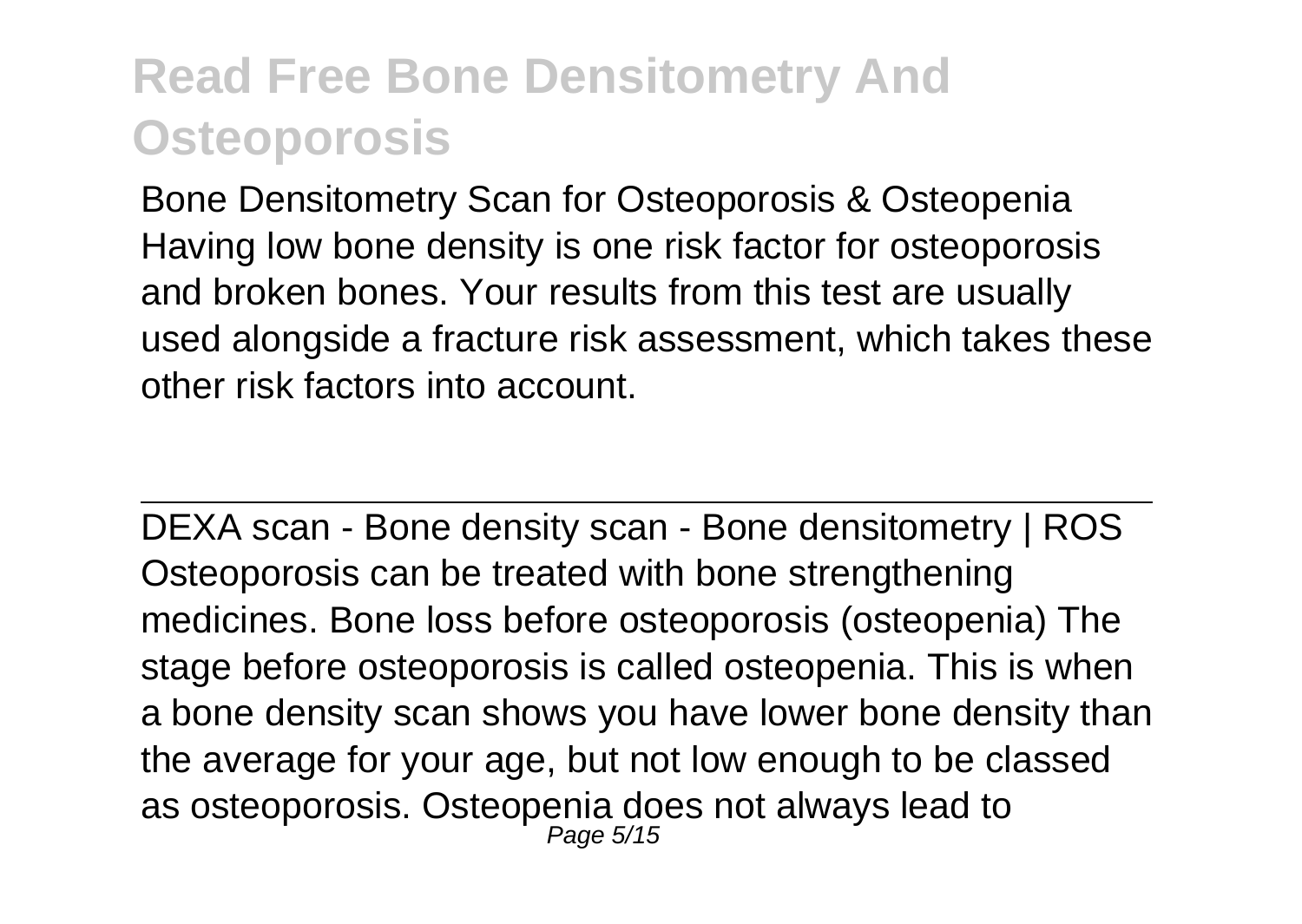osteoporosis.

#### Osteoporosis - NHS

All men and women are at risk for osteoporosis - everyone starts to lose some bone density from the age of 35 years and this is just a normal part of ageing. It is more common, however, in older women after the menopause, as they stop producing oestrogen, a hormone that protects the bones.

Thyroid disorders and osteoporosis | British Thyroid ... A bone density test is the only test that can diagnose osteoporosis before a broken bone occurs. This test helps to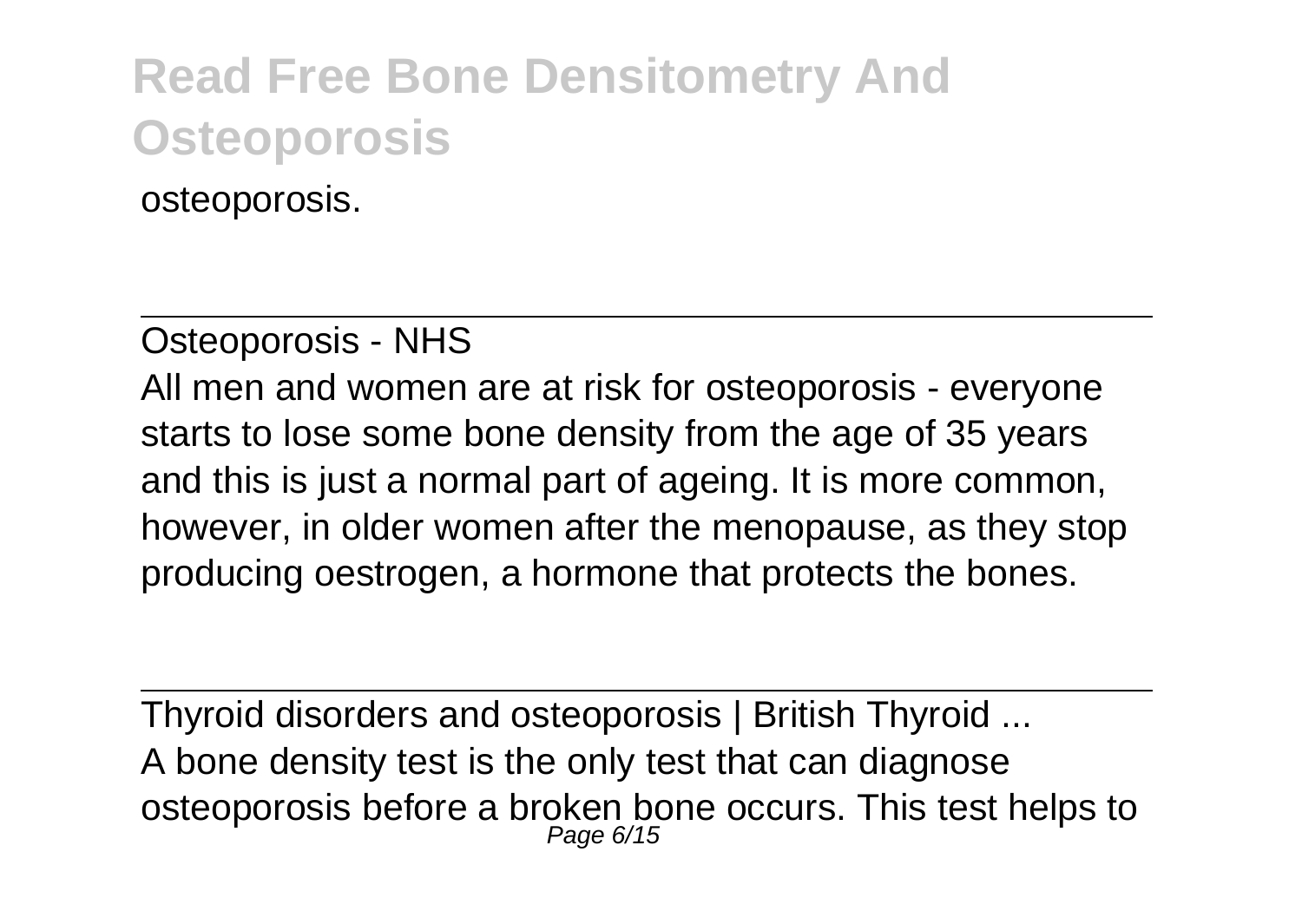estimate the density of your bones and your chance of breaking a bone. NOF recommends a bone density test of the hip and spine by a central DXA machine to diagnose osteoporosis. DXA stands for dual energy x-ray absorptiometry.

Bone Density Test, Osteoporosis Screening & T-score ... The National Training Scheme for Bone Densitometry is essential training for healthcare professionals who carry out bone densitometry or work in related clinical research. Registration for this year's course is now closed. To be among the first to hear when registration opens for the 2021 course, you can subscribe to updates. Learning outcomes Page 7/15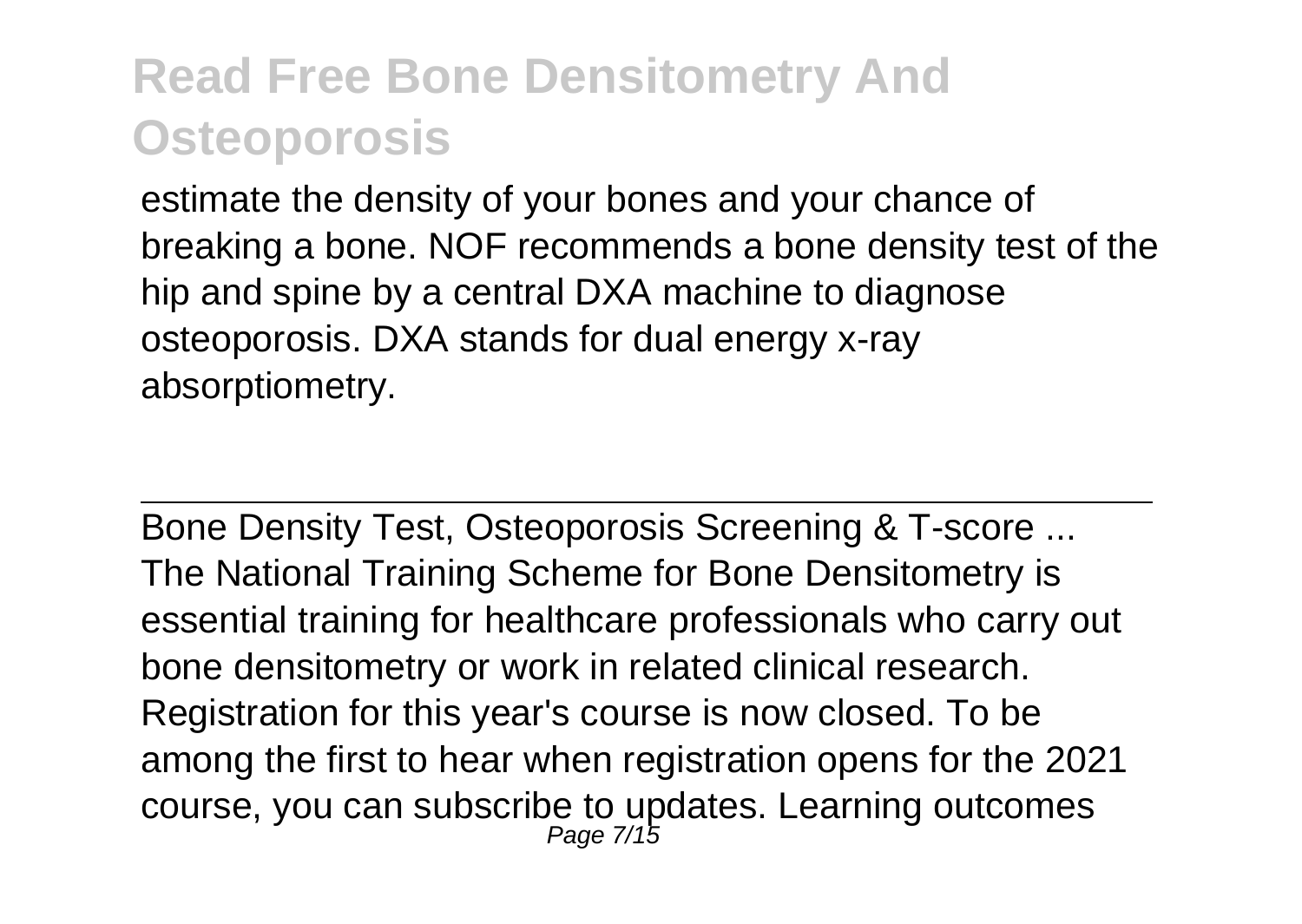NTSBD - Royal Osteoporosis Society - Osteoporosis Charity UK

Bone mineral density (BMD) is a measure that shows the strength of your bones at a given time. Up to the age of 18 - 20 years, your bones increase in density and become stronger, bigger and heavier. This is possible by an ongoing process of growth and repair.

Bone health and epilepsy | Epilepsy Action Normal. Bone density is within 1 SD (+1 or ?1) of the young adult mean. Low bone mass. Bone density is between 1 and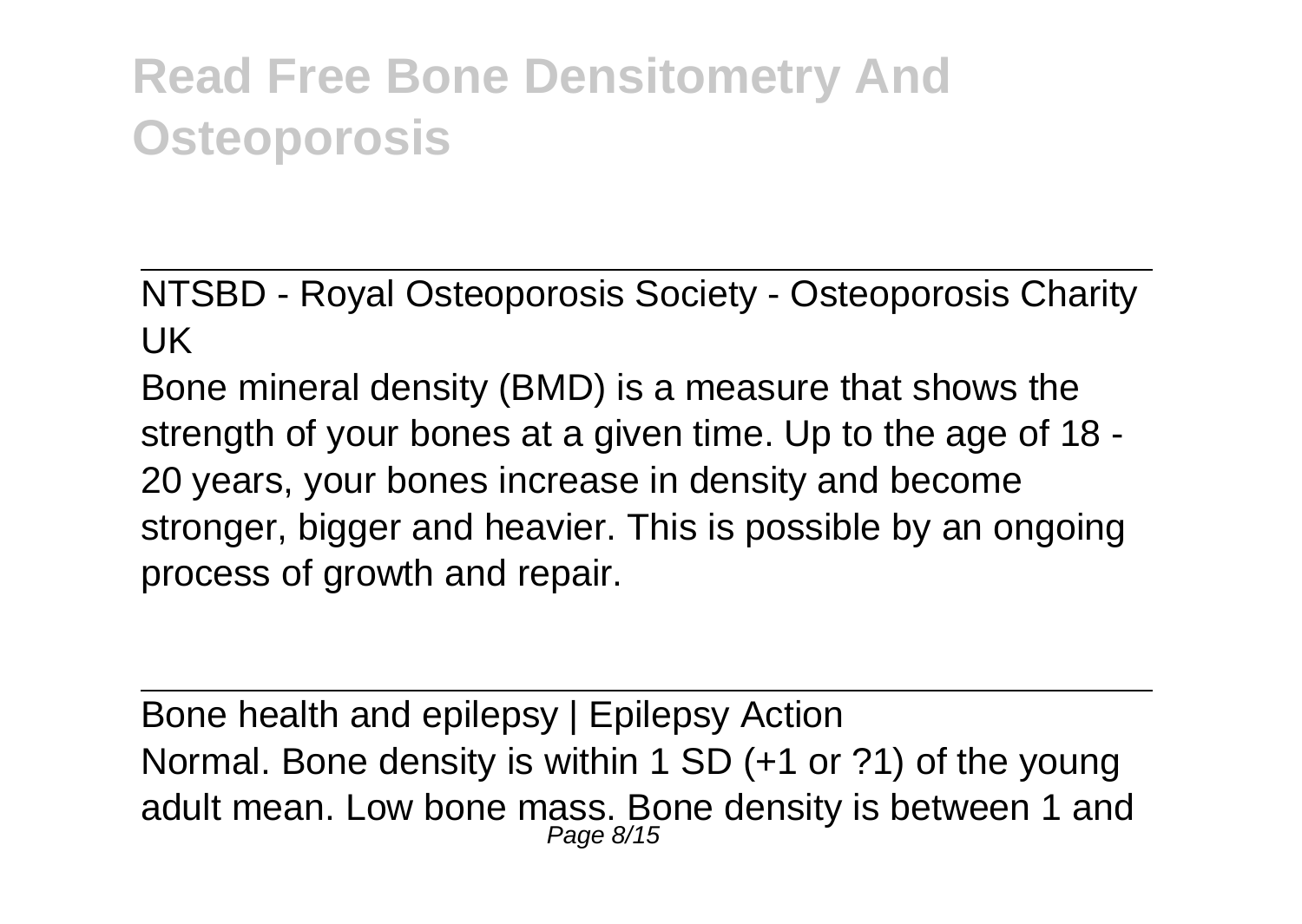2.5 SD below the young adult mean (?1 to ?2.5 SD). Osteoporosis. Bone density is 2.5 SD or more below the young adult mean (?2.5 SD or lower). Severe (established) osteoporosis.

Bone Mass Measurement: What the Numbers Mean | NIH ... Bone density scans are often used to diagnose or assess your risk of osteoporosis, a health condition that weakens bones and makes them more likely to break. As well as being quick and painless, a bone density scan is more effective than normal X-rays in identifying low bone density. Who needs to have a bone density scan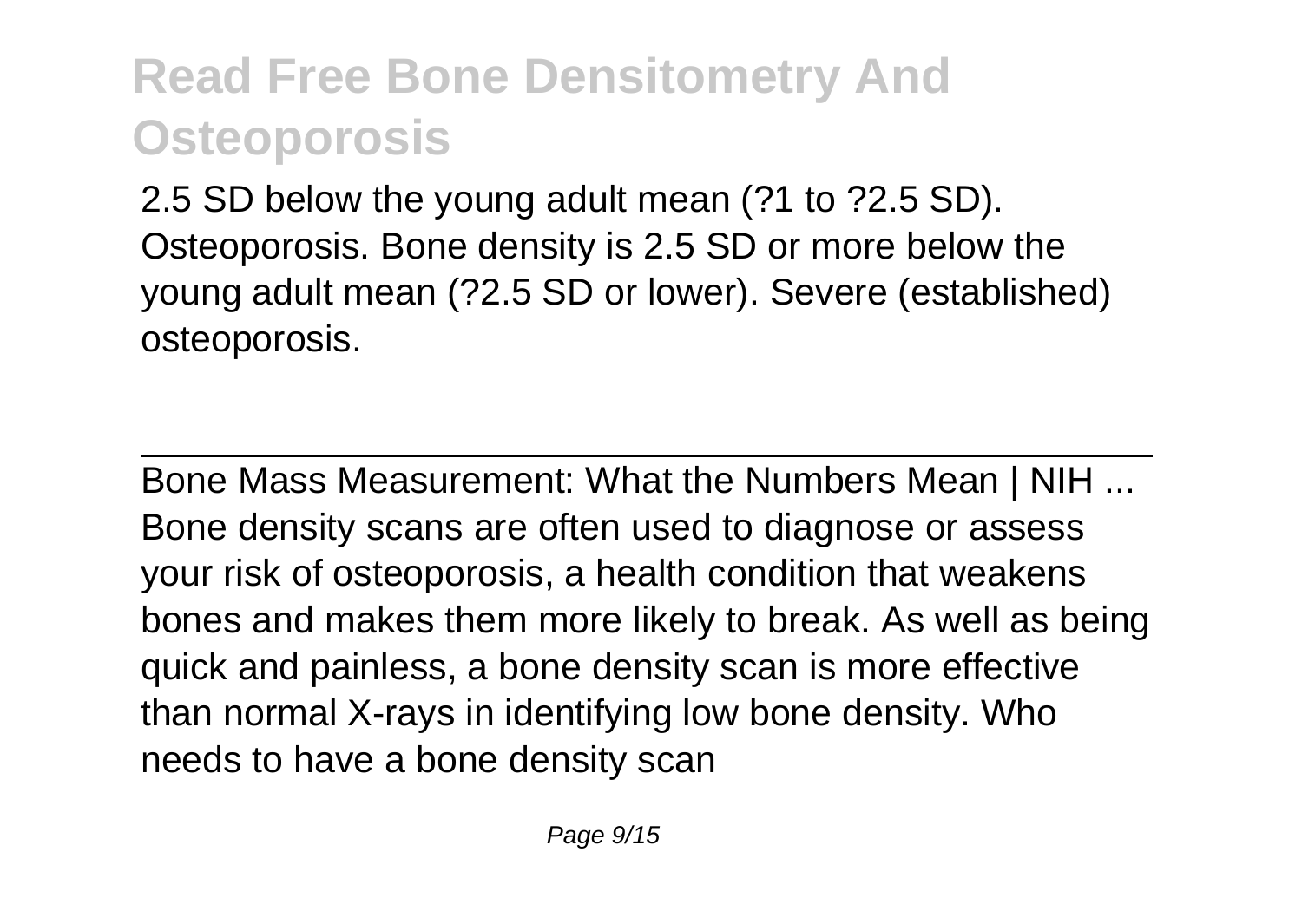Bone density scan (DEXA scan) - NHS Osteoporosis is a disease characterized by low bone mass and structural deterioration of bone tissue, with a consequent increase in bone fragility and susceptibility to fracture. Osteoporosis itself is asymptomatic and often remains undiagnosed until a fragility fracture occurs.

Osteoporosis - prevention of fragility fractures | Topics ... Bone density scanning, also called dual-energy x-ray absorptiometry (DXA) or bone densitometry, is an enhanced form of x-ray technology that is used to measure bone loss. DXA is today's established standard for measuring bone Page 10/15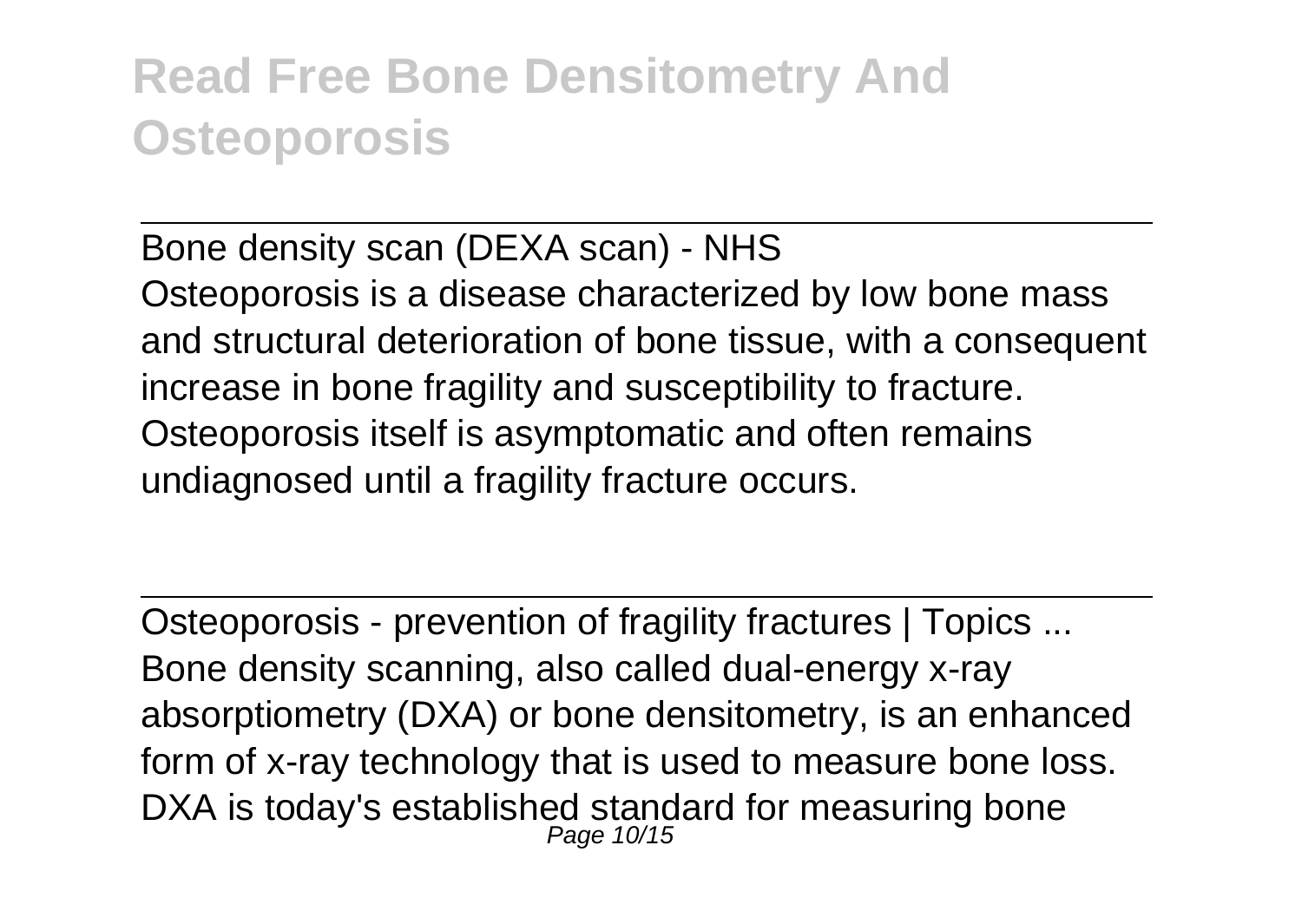mineral density (BMD).

Bone Densitometry (DEXA , DXA)

Bone density measurement is used in clinical medicine as an indirect indicator of osteoporosis and fracture risk. It is measured by a procedure called densitometry , often performed in the radiology or nuclear medicine departments of hospitals or clinics .

Bone density - Wikipedia A bone density test determines if you have osteoporosis — a disorder characterized by bones that are more fragile and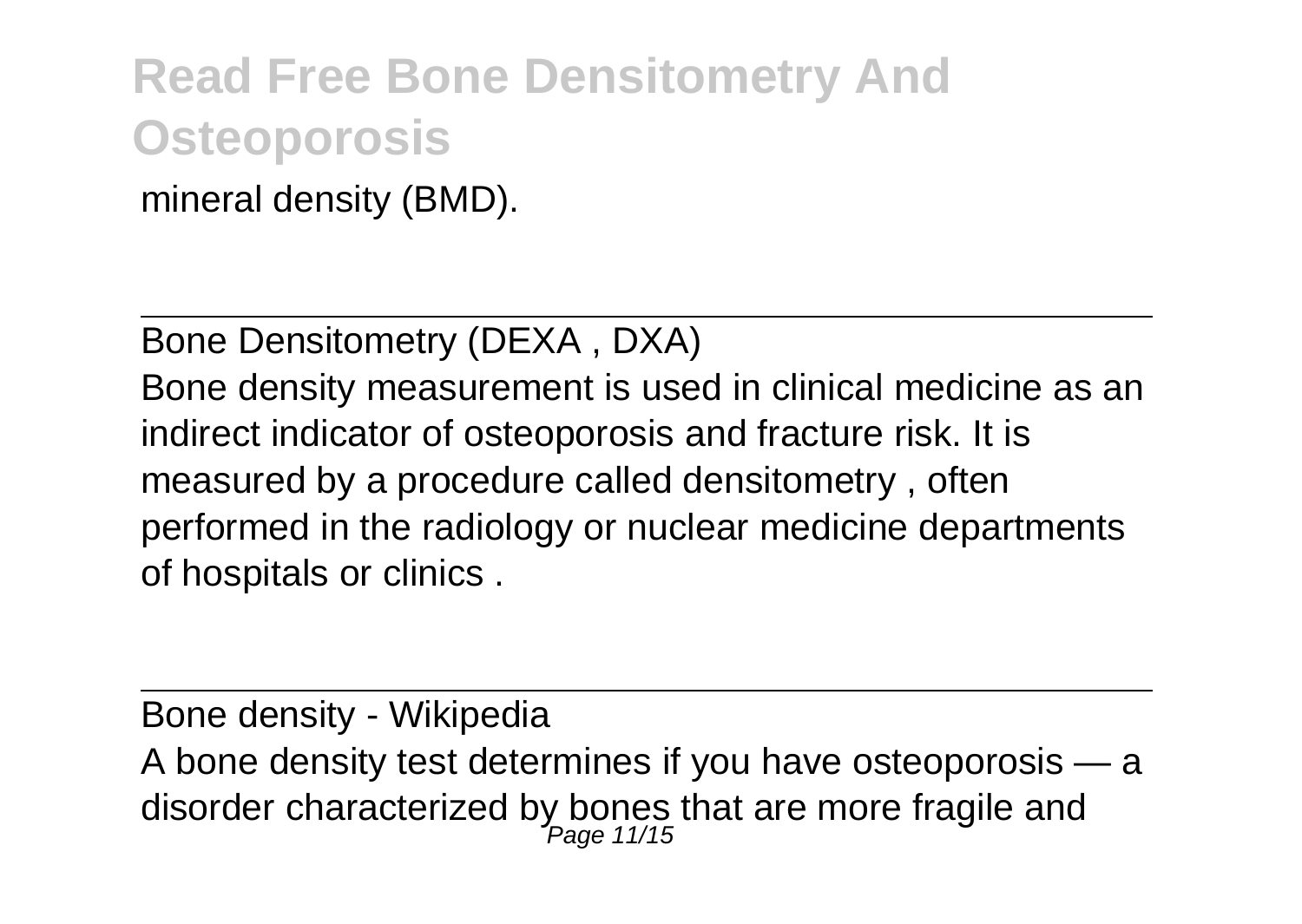more likely to break. In the past, osteoporosis would be suspected only after you broke a bone. By that time, however, your bones could be quite weak.

Bone density test - Mayo Clinic Buy Bone Densitometry and Osteoporosis by Harry K. Genant (ISBN: 9783642804427) from Amazon's Book Store. Free UK delivery on eligible orders.

Bone Densitometry and Osteoporosis: Amazon.co.uk: Harry K ...

Osteoporosis is a condition characterised by a reduction in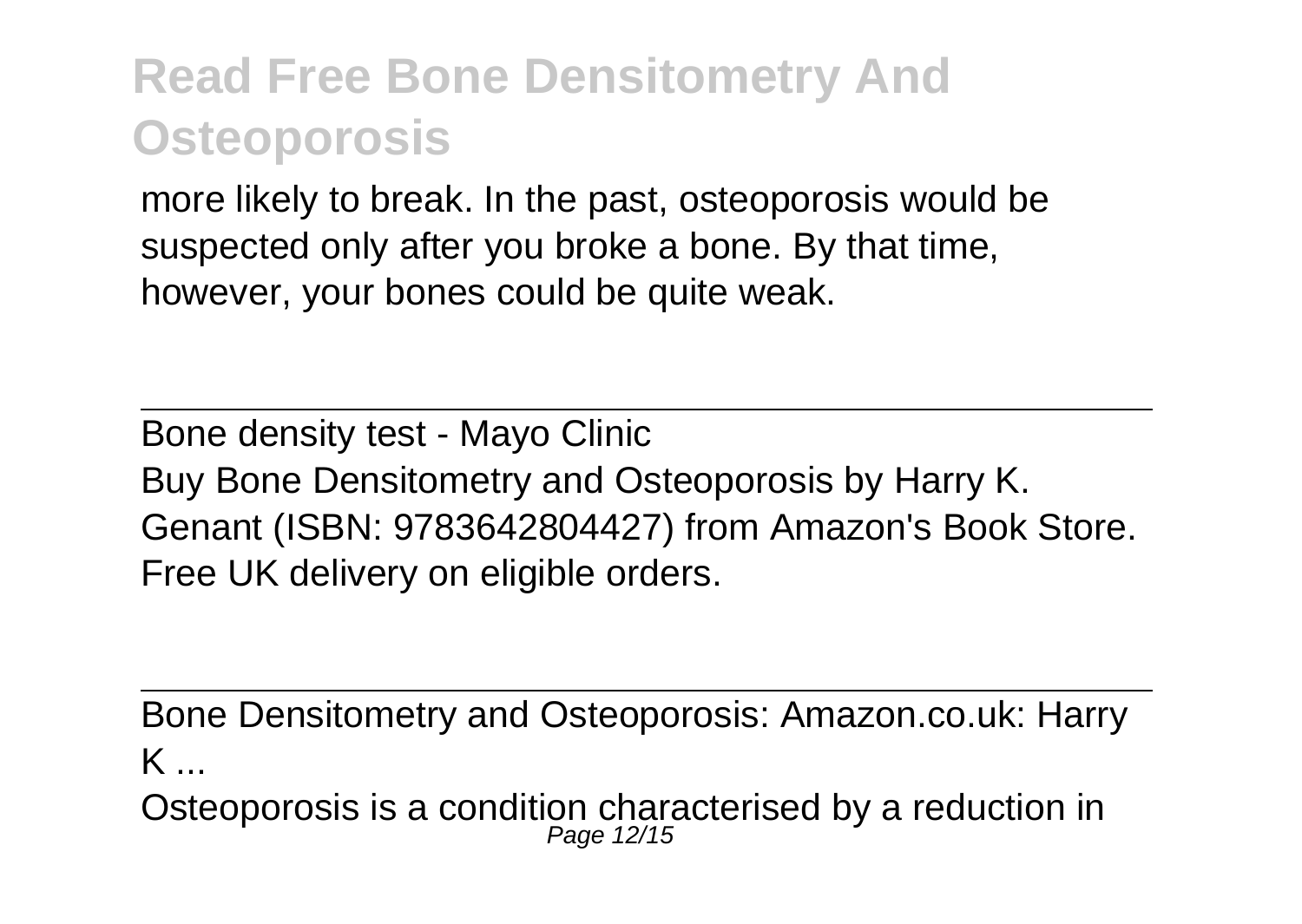the overall density of bone. In other words, overall there is less quantity of the material from which bone is made. This means that the

What is osteoporosis? Symptoms, causes and treatment Definition of Osteoporosis and Osteopenia (low bone density) Osteoporosis was defined by the World Health Organization in 1994 as a T-score that is 25% lower than the average 30 year old or 2½ standard deviations below the mean or a Tscore lower than -2.5. Some people have low bone density. You may hear this called osteopenia.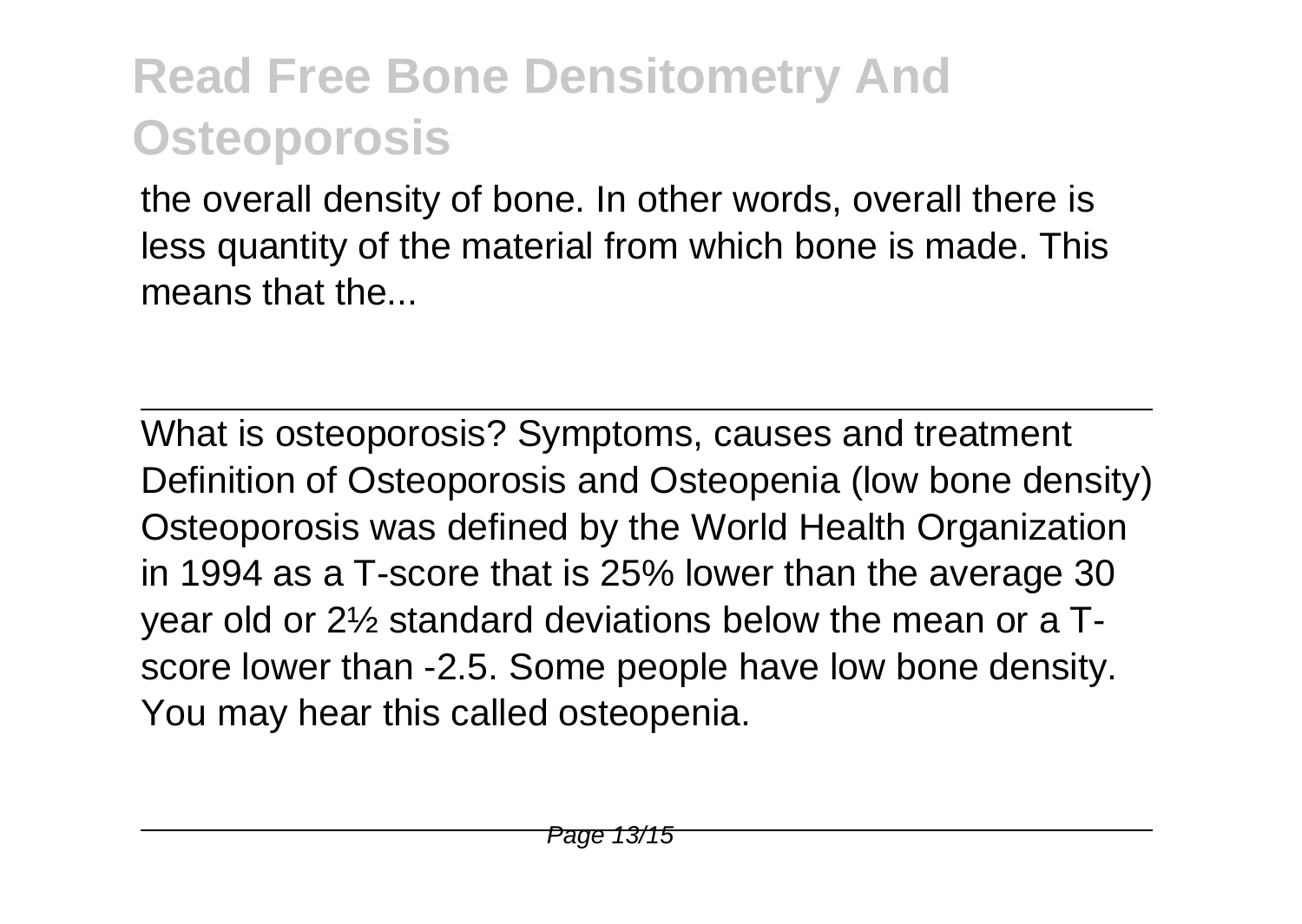Understanding Bone Density Results – American Bone Health

Osteoporosis is diagnosed with a bone density scan (commonly known as a bone density test). It is a simple scan that measures the density of your bones, usually at the hip and spine. You simply lie flat on a padded table and the arm of the machine passes over your body. The scan takes approximately 10-15 minutes.

Diagnosis | Osteoporosis Australia A bone density test is mainly done to look for osteoporosis (thin, weak bones) and osteopenia (decreased bone mass) so that these problems can be treated as soon as possible. Page 14/15